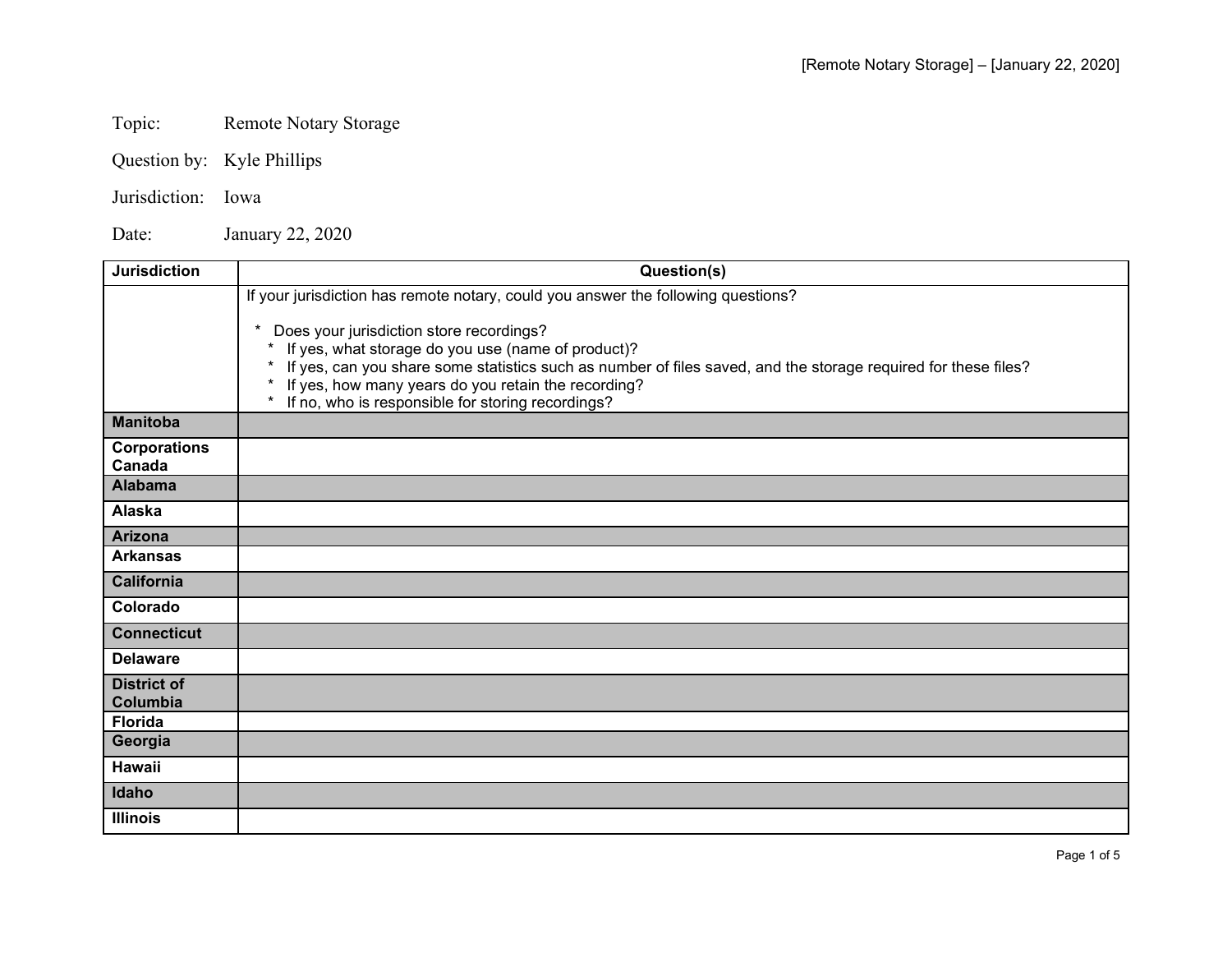| <b>Jurisdiction</b>  | Question(s)                                                                                                                                                                                                                                                                                                                                                                                                                                                                                                                                                                   |
|----------------------|-------------------------------------------------------------------------------------------------------------------------------------------------------------------------------------------------------------------------------------------------------------------------------------------------------------------------------------------------------------------------------------------------------------------------------------------------------------------------------------------------------------------------------------------------------------------------------|
|                      | If your jurisdiction has remote notary, could you answer the following questions?                                                                                                                                                                                                                                                                                                                                                                                                                                                                                             |
|                      | Does your jurisdiction store recordings?                                                                                                                                                                                                                                                                                                                                                                                                                                                                                                                                      |
|                      | If yes, what storage do you use (name of product)?<br>If yes, can you share some statistics such as number of files saved, and the storage required for these files?                                                                                                                                                                                                                                                                                                                                                                                                          |
|                      | If yes, how many years do you retain the recording?<br>If no, who is responsible for storing recordings?                                                                                                                                                                                                                                                                                                                                                                                                                                                                      |
| Indiana              | Indiana is currently in the process of establishing a remote notary program. As required by Indiana statute, our program is on<br>track to launch July 1st of 2020.                                                                                                                                                                                                                                                                                                                                                                                                           |
|                      | The Indiana secretary of state's office will not store recordings related to remote notarial acts. The burden of storing this data<br>falls on the remote technology vendors. A remote technology vendor contracts with remote notaries public to provide remote<br>notarial services, as remote notaries public cannot act without utilizing a state approved vendor. As a policy the Indiana<br>secretary of state's office requires that remote technology vendors retain records for at least ten (10) years after the associated<br>remote notary authorization expires. |
|                      | Remote notary publics are required by IC 33-42-17-8 to keep an electronic journal for at least ten (10) years after their<br>authorizations becomes inactive.                                                                                                                                                                                                                                                                                                                                                                                                                 |
| <b>lowa</b>          |                                                                                                                                                                                                                                                                                                                                                                                                                                                                                                                                                                               |
| <b>Kansas</b>        |                                                                                                                                                                                                                                                                                                                                                                                                                                                                                                                                                                               |
| Kentucky             |                                                                                                                                                                                                                                                                                                                                                                                                                                                                                                                                                                               |
| Louisiana            |                                                                                                                                                                                                                                                                                                                                                                                                                                                                                                                                                                               |
| <b>Maine</b>         |                                                                                                                                                                                                                                                                                                                                                                                                                                                                                                                                                                               |
| <b>Maryland</b>      |                                                                                                                                                                                                                                                                                                                                                                                                                                                                                                                                                                               |
| <b>Massachusetts</b> |                                                                                                                                                                                                                                                                                                                                                                                                                                                                                                                                                                               |
| Michigan             | Michigan allows remote notarization. Notaries are handled by the Michigan Secretary of State, Office of the Great Seal. If you<br>wish to contact that office directly, the email address is: MDOS-Notary@Michigan.gov <mailto:mdos-notary@michigan.gov>.</mailto:mdos-notary@michigan.gov>                                                                                                                                                                                                                                                                                   |
| <b>Minnesota</b>     | In Minnesota, that would be the responsibility of the notary, see 358.645, subd.<br>4 <https: ?url="https%3A%2F%2Fwww.revisor.mn.gov%2Fstatutes%2Fcite%2&lt;br" nam12.safelinks.protection.outlook.com="">F358.645&amp;data=02%7C01%7Cpviverto%40azsos.gov%7C076164dbb76b4dae74b908d79f6761f8%7Cb4494a03<br/>f26d475dba4139871e763531%7C1%7C0%7C637153138700986137&amp;sdata=6hJylZk9lWh65W%2BhRyPxKTVd<br/>MauKtnAFtLmxh2f0LI4%3D&amp;reserved=0&gt;.</https:>                                                                                                               |
| <b>Mississippi</b>   |                                                                                                                                                                                                                                                                                                                                                                                                                                                                                                                                                                               |
| <b>Missouri</b>      |                                                                                                                                                                                                                                                                                                                                                                                                                                                                                                                                                                               |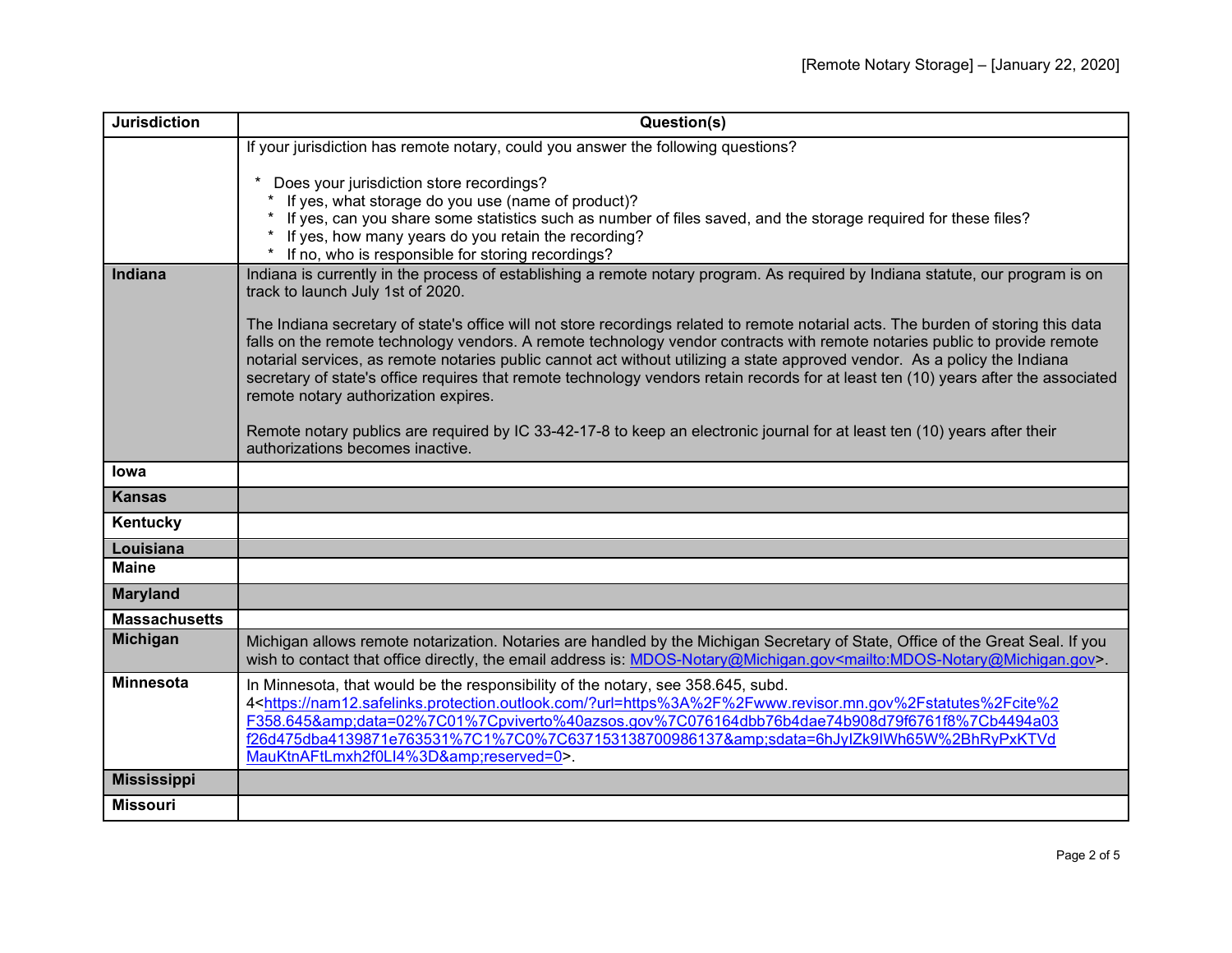| <b>Jurisdiction</b>   | Question(s)                                                                                                                                                                                                                                                                                                                                                                                                                                                                                                                                                                                                                                                                                                                                                                                                                                                                                                                                                                                                                                     |
|-----------------------|-------------------------------------------------------------------------------------------------------------------------------------------------------------------------------------------------------------------------------------------------------------------------------------------------------------------------------------------------------------------------------------------------------------------------------------------------------------------------------------------------------------------------------------------------------------------------------------------------------------------------------------------------------------------------------------------------------------------------------------------------------------------------------------------------------------------------------------------------------------------------------------------------------------------------------------------------------------------------------------------------------------------------------------------------|
|                       | If your jurisdiction has remote notary, could you answer the following questions?                                                                                                                                                                                                                                                                                                                                                                                                                                                                                                                                                                                                                                                                                                                                                                                                                                                                                                                                                               |
|                       | Does your jurisdiction store recordings?<br>* If yes, what storage do you use (name of product)?<br>If yes, can you share some statistics such as number of files saved, and the storage required for these files?<br>If yes, how many years do you retain the recording?<br>If no, who is responsible for storing recordings?                                                                                                                                                                                                                                                                                                                                                                                                                                                                                                                                                                                                                                                                                                                  |
| <b>Montana</b>        |                                                                                                                                                                                                                                                                                                                                                                                                                                                                                                                                                                                                                                                                                                                                                                                                                                                                                                                                                                                                                                                 |
| <b>Nebraska</b>       |                                                                                                                                                                                                                                                                                                                                                                                                                                                                                                                                                                                                                                                                                                                                                                                                                                                                                                                                                                                                                                                 |
| <b>Nevada</b>         | In Nevada an electronic notary can do in-person electronic notarization or remote notarization via audio-visual communication;<br>both notarization types would be performed using an approved and vetted Secretary of State electronic notary solution provider<br>(listed on our website). Only the remote notarization transaction type would create and store a recording.<br>Does your jurisdiction store recordings? The notary is required to store the recording for 7 years.<br>If yes, what storage do you use (name of product)? That is specific to the electronic notary solution provider and<br>confidential.<br>If yes, can you share some statistics such as number of files saved, and the storage required for these files? No, that<br>would be a vendor specific question and each vendor has different software.<br>If yes, how many years do you retain the recording? 7 years.<br>If no, who is responsible for storing recordings? The notary, usually in partnership with the electronic notary solution<br>provider. |
| <b>New Hampshire</b>  |                                                                                                                                                                                                                                                                                                                                                                                                                                                                                                                                                                                                                                                                                                                                                                                                                                                                                                                                                                                                                                                 |
| <b>New Jersey</b>     |                                                                                                                                                                                                                                                                                                                                                                                                                                                                                                                                                                                                                                                                                                                                                                                                                                                                                                                                                                                                                                                 |
| <b>New Mexico</b>     |                                                                                                                                                                                                                                                                                                                                                                                                                                                                                                                                                                                                                                                                                                                                                                                                                                                                                                                                                                                                                                                 |
| <b>New York</b>       |                                                                                                                                                                                                                                                                                                                                                                                                                                                                                                                                                                                                                                                                                                                                                                                                                                                                                                                                                                                                                                                 |
| <b>North Carolina</b> |                                                                                                                                                                                                                                                                                                                                                                                                                                                                                                                                                                                                                                                                                                                                                                                                                                                                                                                                                                                                                                                 |
| <b>North Dakota</b>   |                                                                                                                                                                                                                                                                                                                                                                                                                                                                                                                                                                                                                                                                                                                                                                                                                                                                                                                                                                                                                                                 |
| Ohio                  |                                                                                                                                                                                                                                                                                                                                                                                                                                                                                                                                                                                                                                                                                                                                                                                                                                                                                                                                                                                                                                                 |
| <b>Oklahoma</b>       |                                                                                                                                                                                                                                                                                                                                                                                                                                                                                                                                                                                                                                                                                                                                                                                                                                                                                                                                                                                                                                                 |
| Oregon                |                                                                                                                                                                                                                                                                                                                                                                                                                                                                                                                                                                                                                                                                                                                                                                                                                                                                                                                                                                                                                                                 |
| Pennsylvania          |                                                                                                                                                                                                                                                                                                                                                                                                                                                                                                                                                                                                                                                                                                                                                                                                                                                                                                                                                                                                                                                 |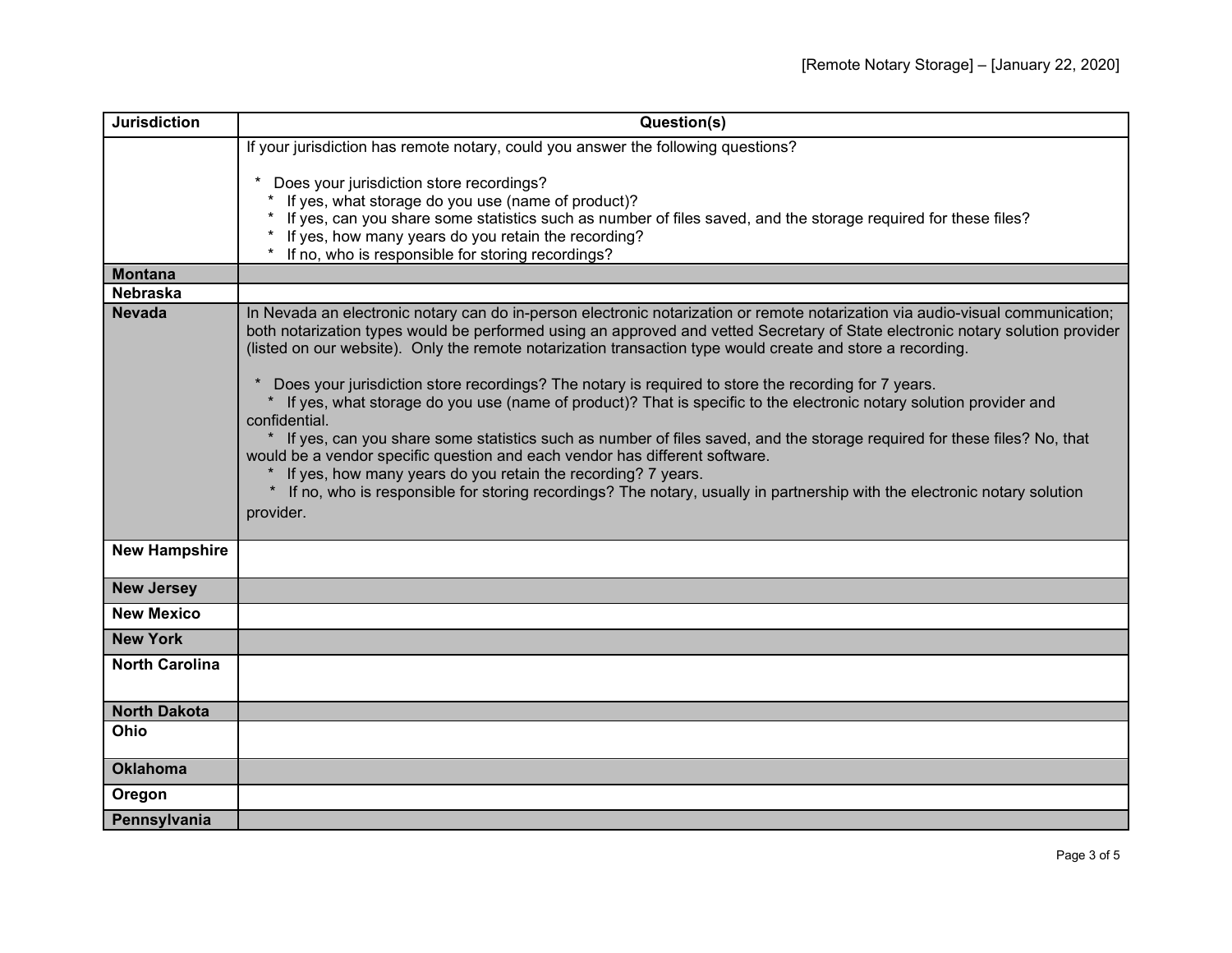| <b>Jurisdiction</b>   | Question(s)                                                                                                                                                                                                 |
|-----------------------|-------------------------------------------------------------------------------------------------------------------------------------------------------------------------------------------------------------|
|                       | If your jurisdiction has remote notary, could you answer the following questions?                                                                                                                           |
|                       |                                                                                                                                                                                                             |
|                       | Does your jurisdiction store recordings?<br>If yes, what storage do you use (name of product)?                                                                                                              |
|                       | If yes, can you share some statistics such as number of files saved, and the storage required for these files?                                                                                              |
|                       | If yes, how many years do you retain the recording?                                                                                                                                                         |
|                       | If no, who is responsible for storing recordings?                                                                                                                                                           |
| <b>Rhode Island</b>   | At this time, Rhode Island does not have remote notarization.                                                                                                                                               |
| <b>South Carolina</b> |                                                                                                                                                                                                             |
| <b>South Dakota</b>   |                                                                                                                                                                                                             |
| <b>Tennessee</b>      | We just did this over the summer.                                                                                                                                                                           |
|                       |                                                                                                                                                                                                             |
|                       | We require that remote online notaries use of third-party vendor capable of storing recordings of the transactions. When they                                                                               |
|                       | register to be online notaries with our office we require them to give us the information about their vendor and its capabilities.<br>They are required to keep the recordings for a minimum of five years. |
|                       |                                                                                                                                                                                                             |
| <b>Texas</b>          | In Texas, recordings are stored by the online notary. See Section 406.108 of the Texas Government Code, and Section 87.54                                                                                   |
|                       | of Title 1, Part 4, Chapter 87 of the Texas Administrative Code.                                                                                                                                            |
| <b>Utah</b>           |                                                                                                                                                                                                             |
|                       |                                                                                                                                                                                                             |
| <b>Vermont</b>        |                                                                                                                                                                                                             |
| Virginia              |                                                                                                                                                                                                             |
| Washington            |                                                                                                                                                                                                             |
| <b>West Virginia</b>  |                                                                                                                                                                                                             |
| <b>Wisconsin</b>      |                                                                                                                                                                                                             |
| Wyoming               |                                                                                                                                                                                                             |

## **Additional comments:**

## **Full text of email:**

If your jurisdiction has remote notary, could you answer the following questions?